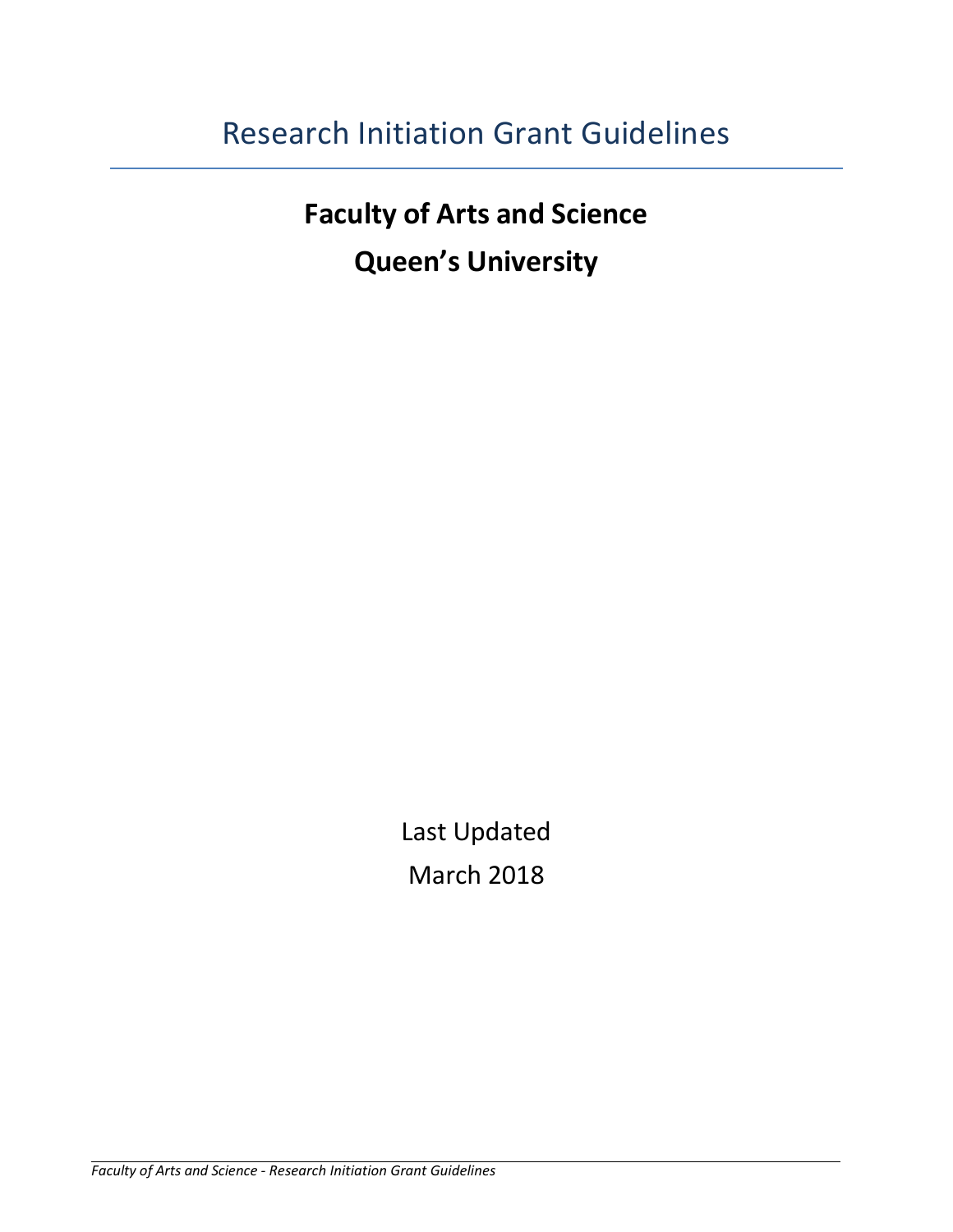# Contents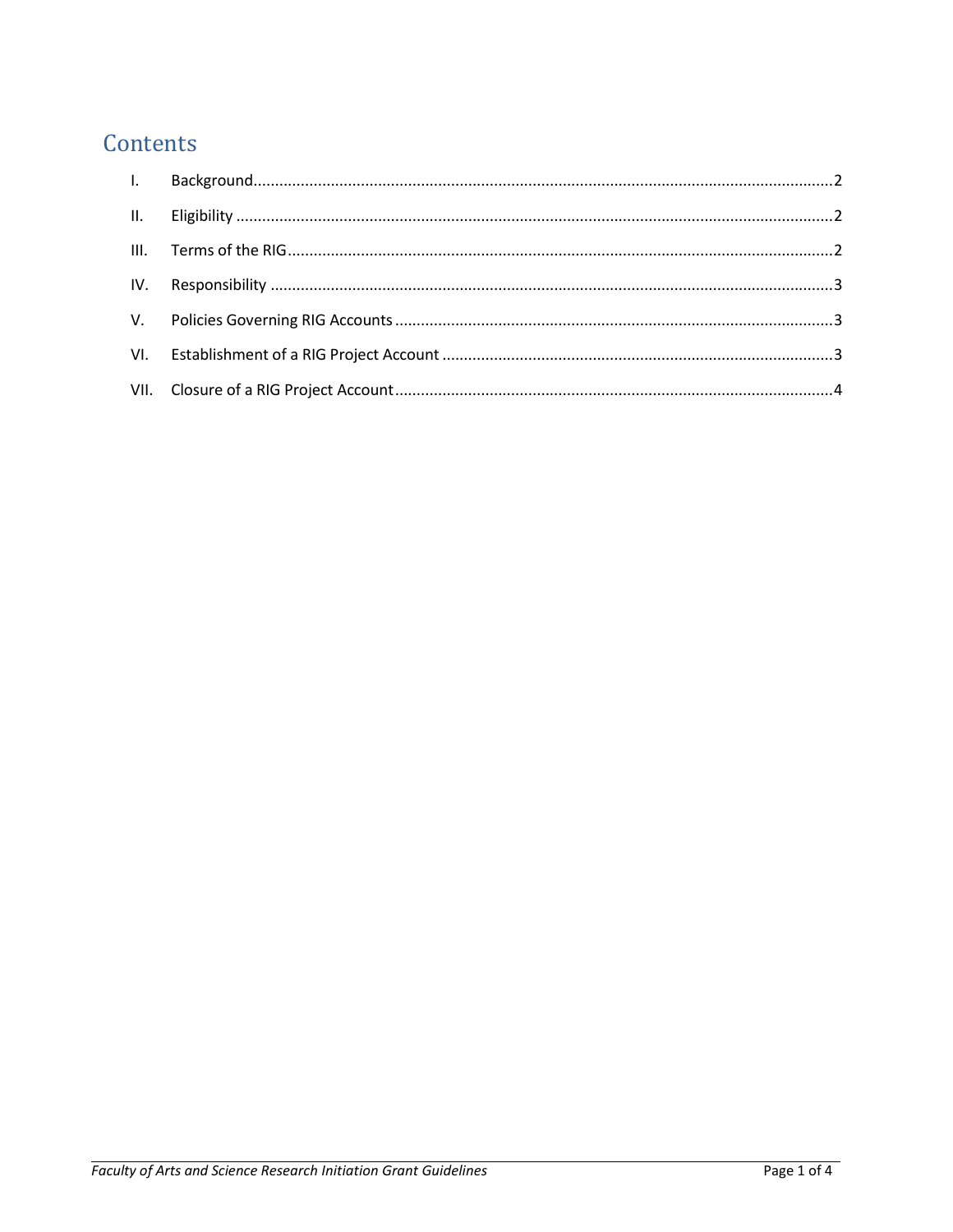# <span id="page-2-0"></span>**I. Background**

The Faculty of Arts and Science offers one-time start-up research funding, referred to as a Research Initiation Grant (RIG), for new academic appointees who meet the eligibility requirements described in the *Eligibility* section below. The RIG program is intended to provide funding, for up to three (3) years at the start of an appointment while awaiting approval of external research funding. It is not intended to replace applications to either internal or external research granting committees/agencies.

# <span id="page-2-1"></span>**II. Eligibility**

RIGs are available to new faculty members with the following types of appointments:

- Tenure-track or renewable term appointments
- Appointments with Tenure
- Special Geographically Full-time appointments of three (3) years or longer
- Special Appointments (as defined in the prevailing Collective Agreement; currently Article 25.1.4.3 Collective Agreement 2015-2019) of three (3) years or longer

In accordance with th[e Queen's University Faculty Association \(QUFA\) collective agreement](http://qufa.ca/collective-agreement/) (section 25.9.5), RIGs are offered to all candidates on an equitable basis.

#### <span id="page-2-2"></span>**III. Terms of the RIG**

- New faculty members are expected to seek external research funding and use the RIG funding to develop their research program in support of applications to external funding agencies.
- At the time of recruitment or recommendation of a new appointment, approval of RIG funding must be obtained from the Faculty Office, on the recommendation of the Department Head.
- New faculty members must submit a budget to the Department Head showing the intended use of the RIG funding over the three (3) year term and demonstrate how the RIG funding will be used to support an application for external funding.
- RIG funds are to be used within three (3) years of being made available and once the RIG term has been reached all unspent RIG funding will be returned to the home department of the faculty member, unless the time for expenditure is extended on the recommendation of the Department Head and approval from the Dean.
- If the faculty member resigns, retires, or ceases to work at Queen's, or takes a leave other than a sabbatical, maternity/paternal leave, any unspent RIG funding will be returned to the home department of the faculty member.
- RIGs are one-time funding and are not renewable.
- Overspending will not be permitted.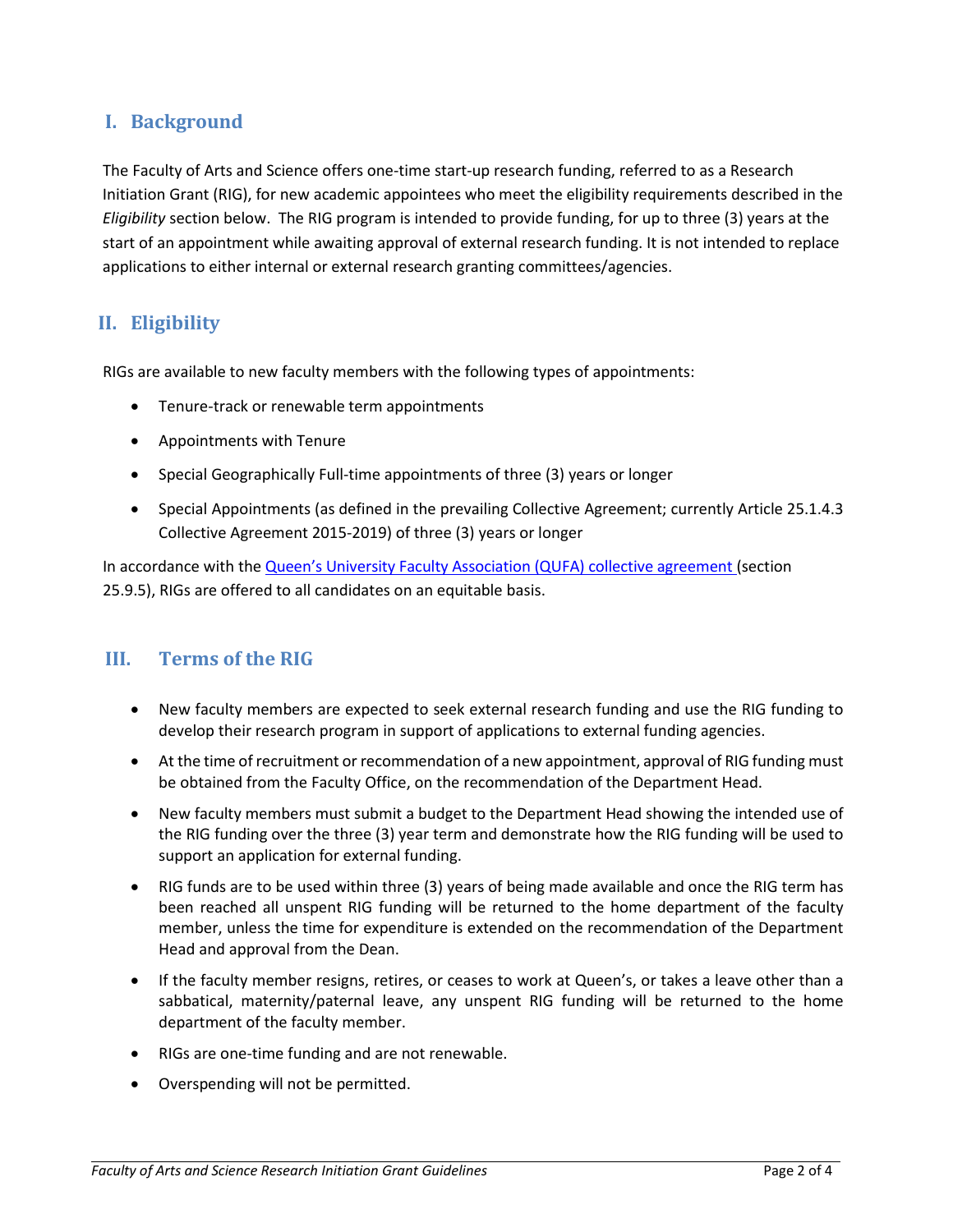# <span id="page-3-0"></span>**IV. Responsibility**

- The provision of RIG funding is the sole responsibility of the RIG recipient's home department.
- Eligible faculty members who hold joint appointments shall receive RIG funding in proportion to the appointment held in each department.
- RIG project holders are responsible for:
	- o Regularly monitoring the balance of their RIG project account to prevent any overspending.
	- o Using the RIG funding in accordance with Queen's policy and procedures.
	- o Submitting any requests for an extension of their RIG funding timeline in writing to their Department Head and Dean or applicable Associate Dean for approval.
- Signing authority rests with the faculty member (or delegate).

## <span id="page-3-1"></span>**V. Policies Governing RIG Accounts**

- All expenditures must be in support of research activities.
- Equipment, software, and other assets purchased using RIG funds are the property of Queen's University.
- RIG funds are subject to all relevant Queen's University policies, regulations and guidelines, including but not limited to:
	- o [Research Administration Policy](http://www.queensu.ca/secretariat/policies/research-policies/research-administration-policy)
	- o [Queen's Travel and Expense Reimbursement Policy](http://www.queensu.ca/secretariat/sites/webpublish.queensu.ca.uslcwww/files/files/policies/Travel%20and%20Expense%20Reimbursement%20Policy%20Mar2017v3.pdf)
	- o [Hospitality Policy](http://www.queensu.ca/secretariat/policies/finance/hospitality)
	- o [Policy on Approval and Execution of Contracts and Invoices \(Signing Authority\)](http://www.queensu.ca/secretariat/policies/board-policies/policy-approval-and-execution-contracts-and-invoices)
	- o [Procurement Policy](http://www.queensu.ca/secretariat/policies/finance/procurement)

## <span id="page-3-2"></span>**VI. Establishment of a RIG Project Account**

- The Department Head shall submit a written request to the Dean to obtain approval to offer RIG funding, at the time of recruitment or recommendation of a new appointment.
- The appointment letter shall indicate the amount of RIG funding approved by the Dean.
- After the appointee has accepted the appointment, the relevant Department Administrator or Manager will assist the new faculty member with requesting a RIG project account via the *Tools for Research at Queen's (TRAQ) Researcher Portal*. The faculty member will be required to prepare and submit a budget showing the planned use of RIG funding.
- Financial Services will send an email notification, once the RIG project account is created.
- The Department Administrator or Manager will transfer the pre-approved RIG funding to the new RIG account and notify the faculty member once the transfer is complete.